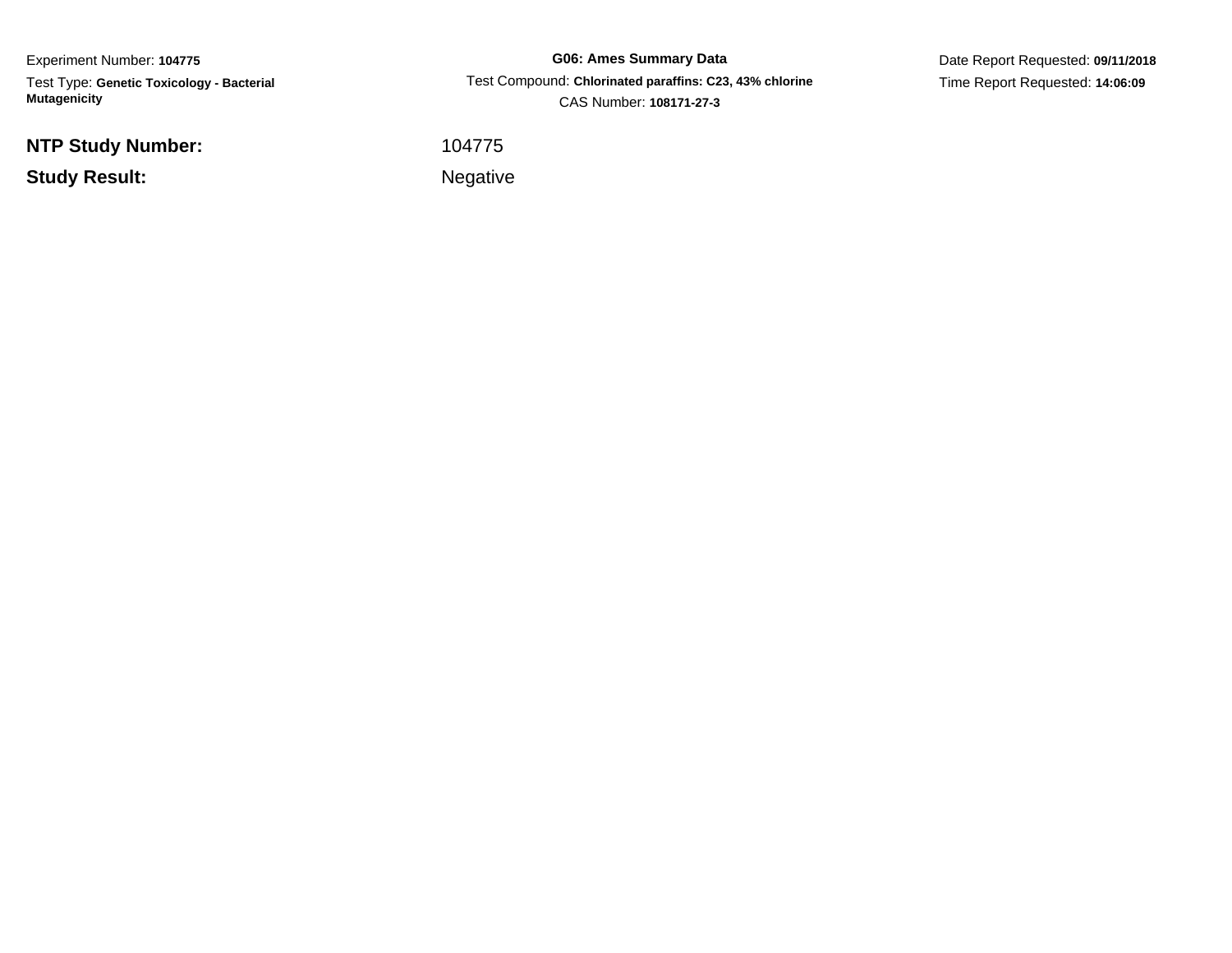Test Type: **Genetic Toxicology - Bacterial Mutagenicity**

# **G06: Ames Summary Data**Test Compound: **Chlorinated paraffins: C23, 43% chlorine**

Date Report Requested: **09/11/2018**Time Report Requested: **14:06:09**

CAS Number: **108171-27-3**

|                               |                   |                   | Strain: TA100          |                        |                     |
|-------------------------------|-------------------|-------------------|------------------------|------------------------|---------------------|
| Dose (ug/Plate)               | <b>Without S9</b> | <b>Without S9</b> | <b>With 10% Rat S9</b> | <b>With 10% Rat S9</b> | With 10% Hamster S9 |
| Vehicle Control <sup>1</sup>  | $110 \pm 6.7$     | $144 \pm 12.1$    | $138 \pm 14.8$         | $175 \pm 14.3$         | $135 \pm 12.4$      |
| 100.0                         | $123 \pm 3.2$     | $140 \pm 21.3$    | $139 \pm 4.2$          | $180 \pm 4.0$          | $132 \pm 5.6$       |
| 333.0                         | $129 \pm 3.2$     | $165 \pm 7.5$     | $143 \pm 4.5$          | $213 \pm 15.7$         | $165 \pm 4.7$       |
| 1000.0                        | $114 \pm 2.9$     | $169 \pm 13.5$    | $160 \pm 6.5$          | $191 \pm 16.2$         | $186 \pm 6.9$       |
| 3333.0                        | $120 \pm 4.3$     | $155 \pm$<br>8.5  | $149 \pm 5.8$          | $191 \pm 7.0$          | $169 \pm 4.9$       |
| 10000.0                       | $121 \pm 2.6$     | $138 \pm 11.1$    | $131 \pm 4.4$          | $176 \pm 5.5$          | $165 \pm 5.6$       |
| <b>Trial Summary</b>          | Negative          | Negative          | Negative               | Negative               | Negative            |
| Positive Control <sup>2</sup> |                   |                   | $766 \pm 67.9$         | $986 \pm 84.9$         | $2367 \pm 83.3$     |
| Positive Control <sup>3</sup> | $743 \pm 33.8$    | $1185 \pm 123.3$  |                        |                        |                     |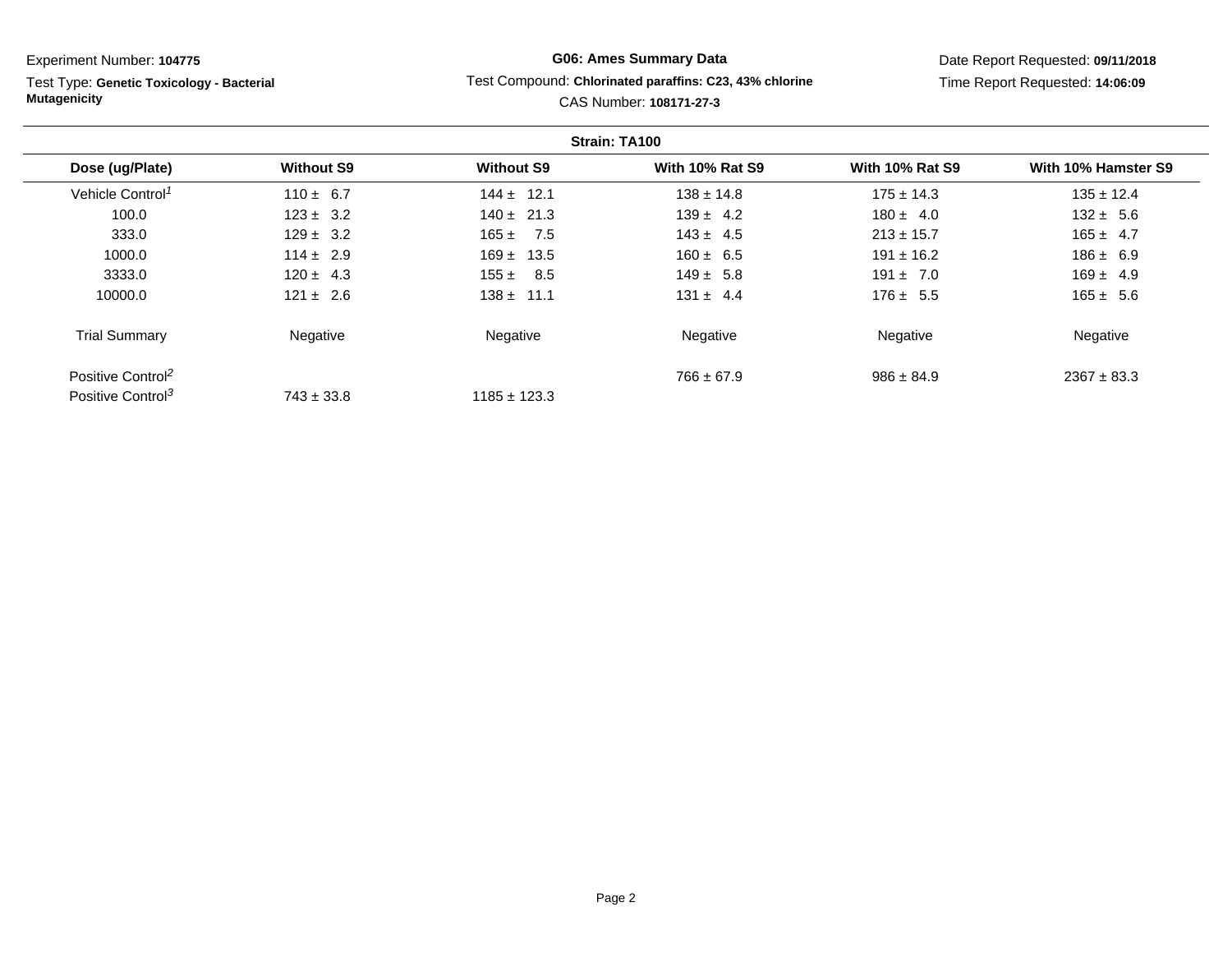$\overline{\phantom{0}}$ 

Test Type: **Genetic Toxicology - Bacterial Mutagenicity**

# **G06: Ames Summary Data** Test Compound: **Chlorinated paraffins: C23, 43% chlorine**CAS Number: **108171-27-3**

Date Report Requested: **09/11/2018**Time Report Requested: **14:06:09**

| Dose (ug/Plate)                                                | With 10% Hamster S9 |
|----------------------------------------------------------------|---------------------|
| Vehicle Control <sup>1</sup>                                   | $140 \pm 9.5$       |
| 100.0                                                          | $174 \pm 29.2$      |
| 333.0                                                          | $189 \pm 11.4$      |
| 1000.0                                                         | $209 \pm 12.8$      |
| 3333.0                                                         | $193 \pm 9.1$       |
| 10000.0                                                        | $158 \pm 11.5$      |
| <b>Trial Summary</b>                                           | Equivocal           |
| Positive Control <sup>2</sup><br>Positive Control <sup>3</sup> | $2893 \pm 78.8$     |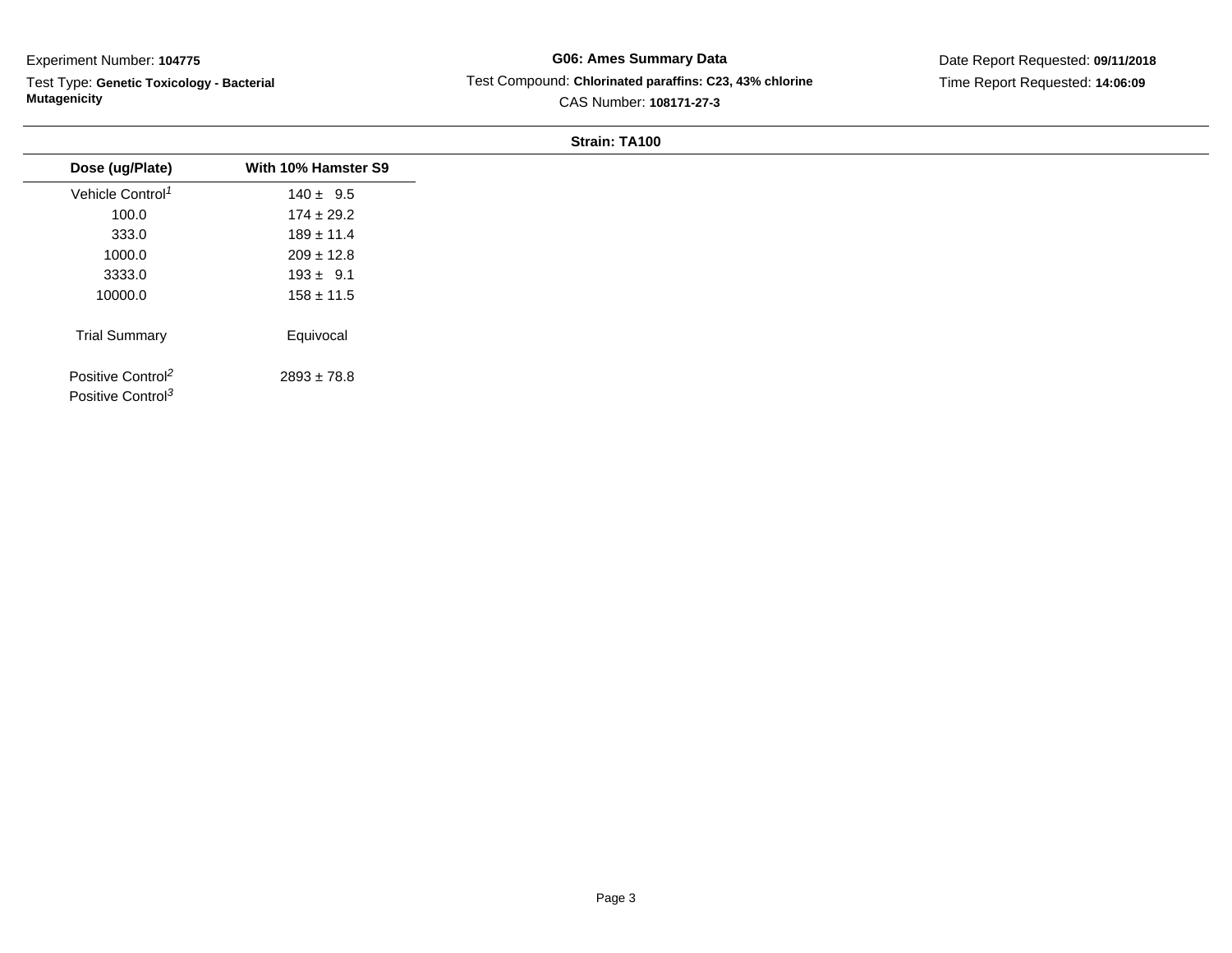Test Type: **Genetic Toxicology - Bacterial Mutagenicity**

# **G06: Ames Summary Data**Test Compound: **Chlorinated paraffins: C23, 43% chlorine**

Date Report Requested: **09/11/2018**Time Report Requested: **14:06:09**

# CAS Number: **108171-27-3**

|                               |                   |                   | Strain: TA1535         |                        |                     |
|-------------------------------|-------------------|-------------------|------------------------|------------------------|---------------------|
| Dose (ug/Plate)               | <b>Without S9</b> | <b>Without S9</b> | <b>With 10% Rat S9</b> | <b>With 10% Rat S9</b> | With 10% Hamster S9 |
| Vehicle Control <sup>1</sup>  | $6 \pm 0.9$       | $5 \pm 1.3$       | $11 \pm 1.7$           | $7 \pm 2.3$            | $8 \pm 3.1$         |
| 100.0                         | $4 \pm 1.5$       | $5 \pm 1.7$       | $4 \pm 1.5$            | $10 \pm 3.7$           | $6 \pm 1.2$         |
| 333.0                         | $3 \pm 0.9$       | $3 \pm 1.8$       | 6 ± 3.0                | $7 \pm 2.4$            | $4 \pm 1.2$         |
| 1000.0                        | $5 \pm 1.0$       | $5 \pm 0.7$       | $6 \pm 0.6$            | $8 \pm 3.5$            | $6 \pm 1.5$         |
| 3333.0                        | $4 \pm 0.0$       | $5 \pm 1.5$       | $5 \pm 0.0$            | $5 \pm 2.3$            | $4 \pm 1.2$         |
| 10000.0                       | $4 \pm 0.6$       | $4 \pm 1.3$       | $6 \pm 0.7$            | $9 \pm 2.5$            | $4 \pm 0.7$         |
| <b>Trial Summary</b>          | Negative          | Negative          | Negative               | Negative               | Negative            |
| Positive Control <sup>2</sup> |                   |                   | $52 \pm 3.7$           | $83 \pm 20.3$          | $136 \pm 23.2$      |
| Positive Control <sup>3</sup> | $488 \pm 5.5$     | $766 \pm 61.8$    |                        |                        |                     |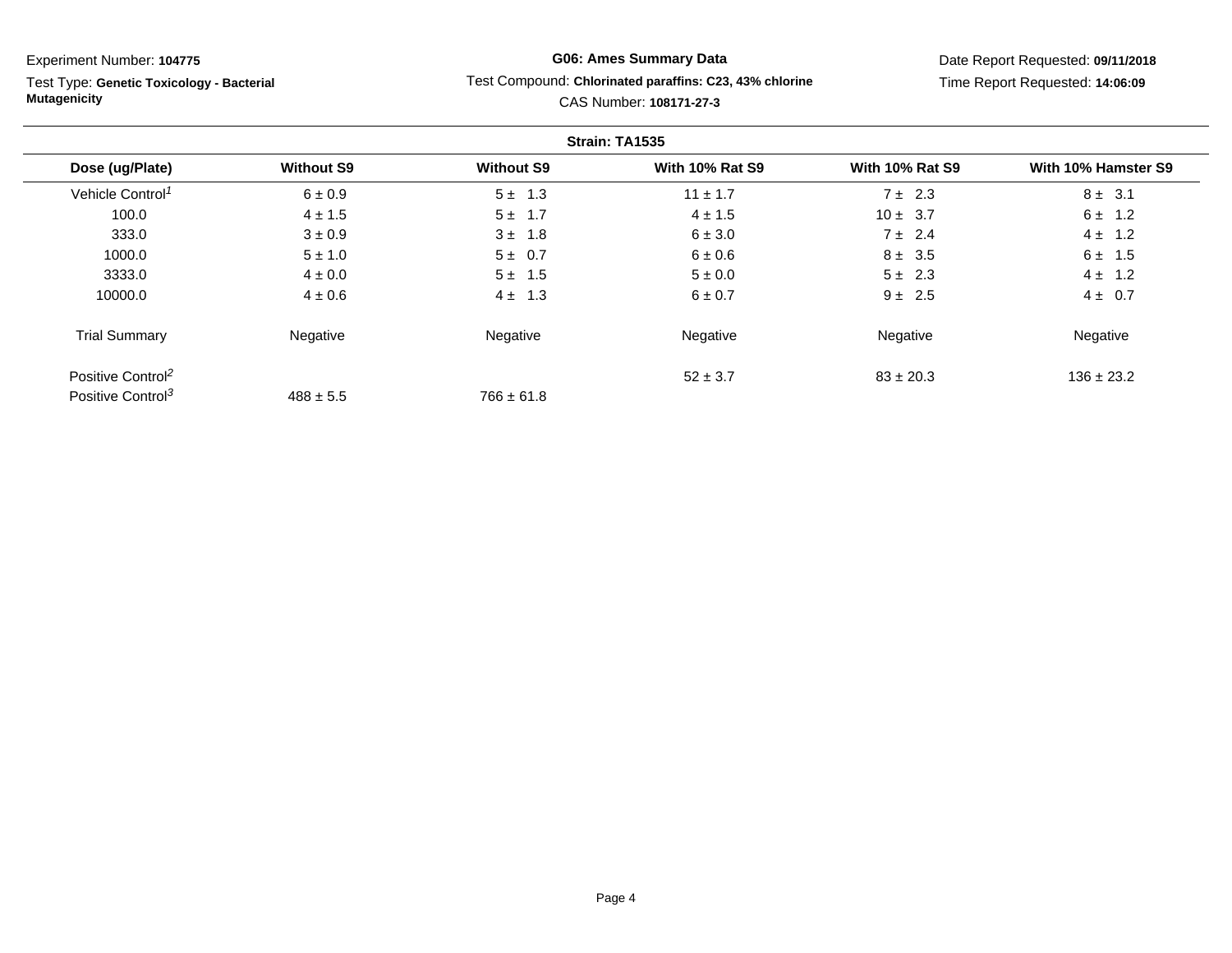Test Type: **Genetic Toxicology - Bacterial Mutagenicity**

**G06: Ames Summary Data** Test Compound: **Chlorinated paraffins: C23, 43% chlorine**CAS Number: **108171-27-3**

Date Report Requested: **09/11/2018**Time Report Requested: **14:06:09**

| Dose (ug/Plate)                                                | With 10% Hamster S9 |
|----------------------------------------------------------------|---------------------|
| Vehicle Control <sup>1</sup>                                   | $9\pm0.7$           |
| 100.0                                                          | $11 \pm 1.9$        |
| 333.0                                                          | $8 \pm 3.2$         |
| 1000.0                                                         | $10 \pm 1.5$        |
| 3333.0                                                         | $8 \pm 2.3$         |
| 10000.0                                                        | $8 \pm 2.1$         |
| <b>Trial Summary</b>                                           | Negative            |
| Positive Control <sup>2</sup><br>Positive Control <sup>3</sup> | $113 \pm 7.4$       |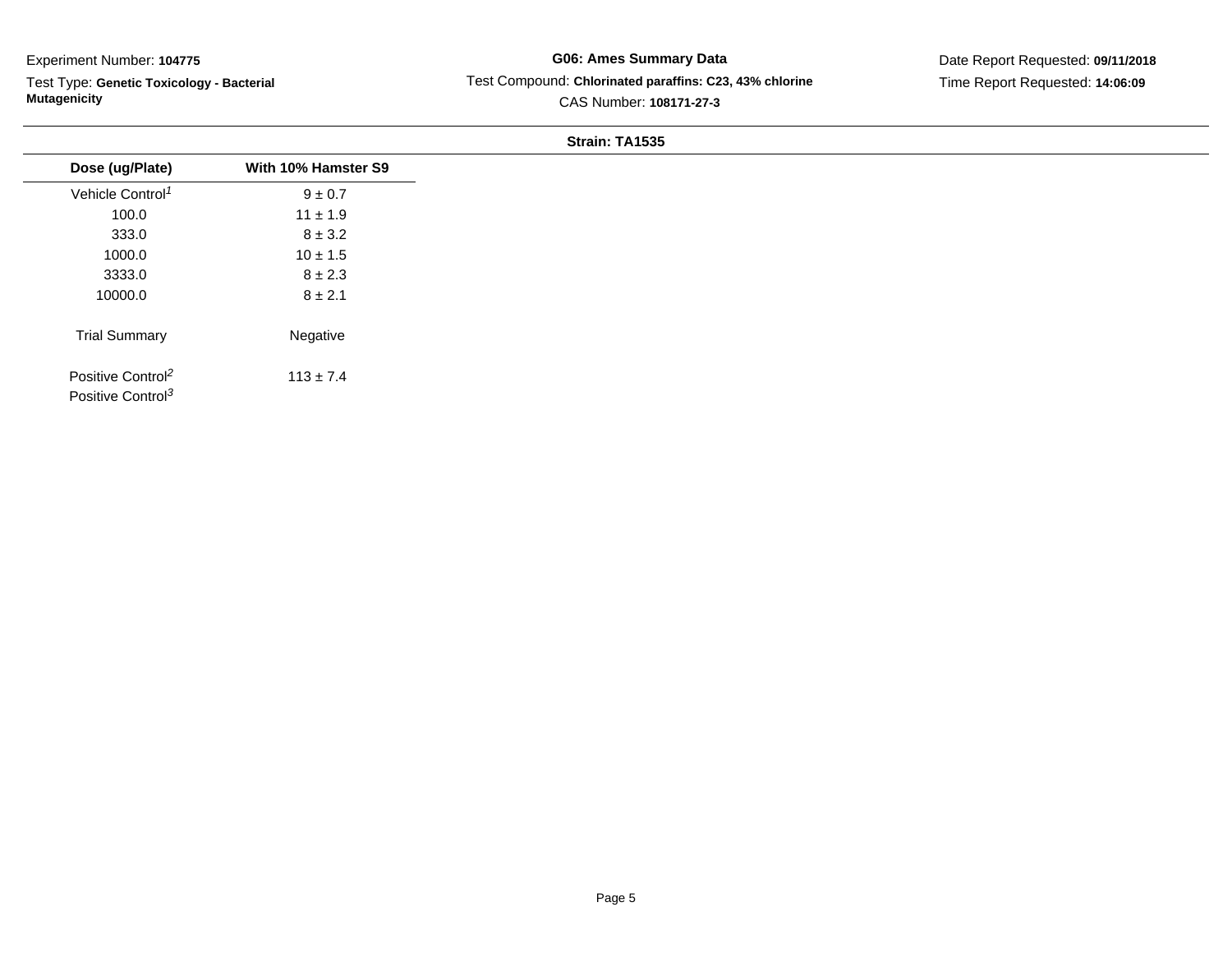Test Type: **Genetic Toxicology - Bacterial Mutagenicity**

# **G06: Ames Summary Data**Test Compound: **Chlorinated paraffins: C23, 43% chlorine**

Date Report Requested: **09/11/2018**Time Report Requested: **14:06:09**

# CAS Number: **108171-27-3**

| Strain: TA1537                |                   |                   |                        |                        |                     |
|-------------------------------|-------------------|-------------------|------------------------|------------------------|---------------------|
| Dose (ug/Plate)               | <b>Without S9</b> | <b>Without S9</b> | <b>With 10% Rat S9</b> | <b>With 10% Rat S9</b> | With 10% Hamster S9 |
| Vehicle Control <sup>1</sup>  | $2 \pm 1.3$       | $3 \pm 0.7$       | $7 \pm 1.5$            | $8 \pm$<br>0.3         | $9 \pm 2.1$         |
| 100.0                         | $4 \pm 0.3$       | $5 \pm 1.5$       | 6 ± 0.9                | $8 \pm$<br>0.7         | $2 \pm 0.0$         |
| 333.0                         | $3 \pm 0.3$       | $5 \pm 0.5$       | $7 \pm 0.9$            | 10 $\pm$<br>1.5        | $6 \pm 0.6$         |
| 1000.0                        | $1 \pm 0.7$       | $3 \pm 1.0$       | $8 \pm 0.9$            | 10±<br>2.4             | $7 \pm 1.2$         |
| 3333.0                        | $4 \pm 0.6$       | $4 \pm 1.3$       | $5 \pm 0.9$            | $14 \pm$<br>4.0        | $6 \pm 0.7$         |
| 10000.0                       | $3 \pm 0.3$       | $2 \pm 1.5$       | $6 \pm 0.7$            | 2.5<br>10±             | $9 \pm 0.6$         |
| <b>Trial Summary</b>          | Negative          | Negative          | Negative               | Negative               | Negative            |
| Positive Control <sup>2</sup> |                   |                   | $33 \pm 0.9$           | $208 \pm 107.6$        | $84 \pm 5.6$        |
| Positive Control <sup>4</sup> | $1038 \pm 59.1$   | $608 \pm 36.8$    |                        |                        |                     |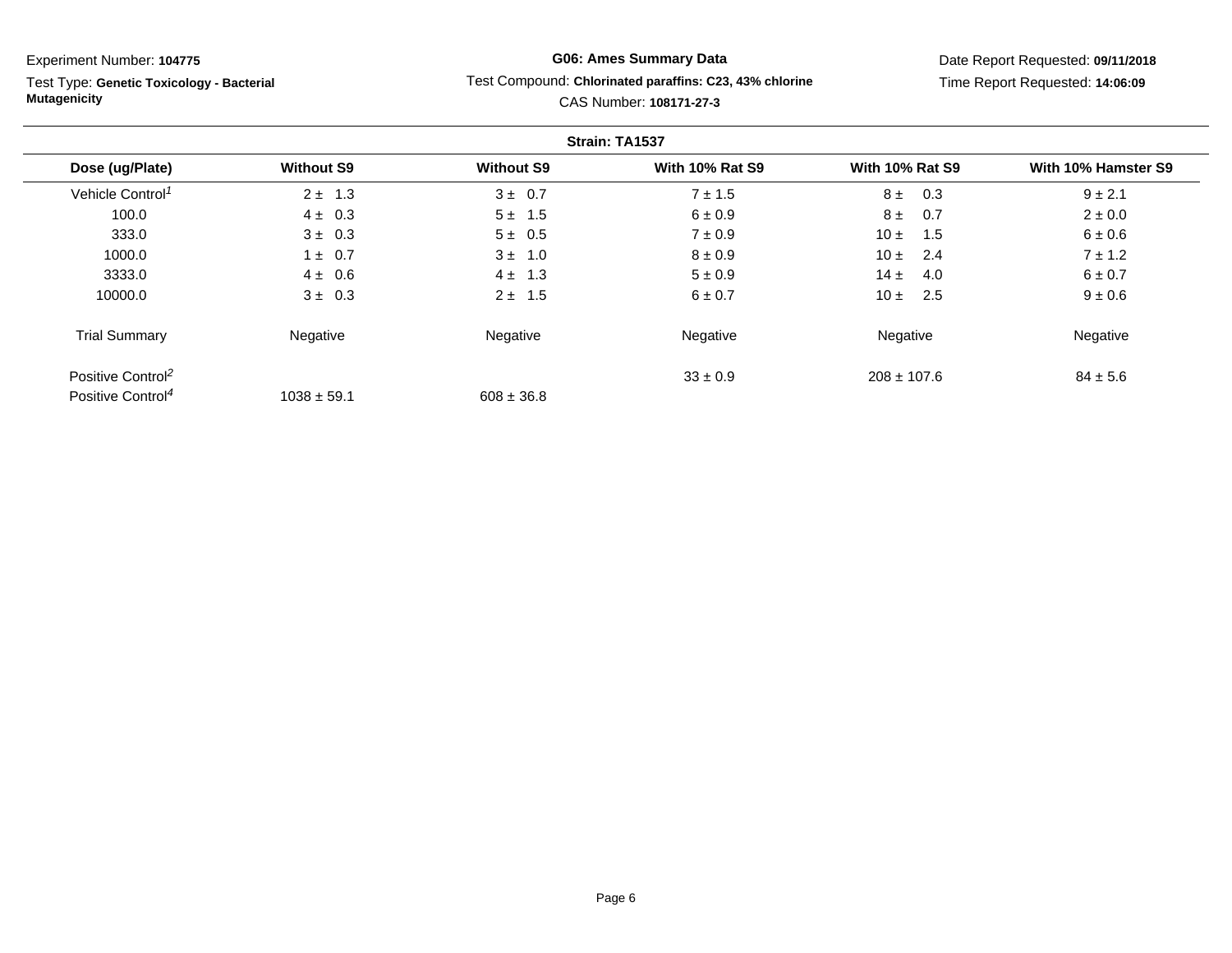Test Type: **Genetic Toxicology - Bacterial Mutagenicity**

**G06: Ames Summary Data** Test Compound: **Chlorinated paraffins: C23, 43% chlorine**CAS Number: **108171-27-3**

Date Report Requested: **09/11/2018**Time Report Requested: **14:06:09**

| Dose (ug/Plate)                                                | With 10% Hamster S9 |
|----------------------------------------------------------------|---------------------|
| Vehicle Control <sup>1</sup>                                   | $8 \pm 1.3$         |
| 100.0                                                          | $4 \pm 1.5$         |
| 333.0                                                          | $7 \pm 1.7$         |
| 1000.0                                                         | $9 \pm 2.2$         |
| 3333.0                                                         | $9 \pm 1.9$         |
| 10000.0                                                        | $11 \pm 2.5$        |
| <b>Trial Summary</b>                                           | Negative            |
| Positive Control <sup>2</sup><br>Positive Control <sup>4</sup> | $109 \pm 12.5$      |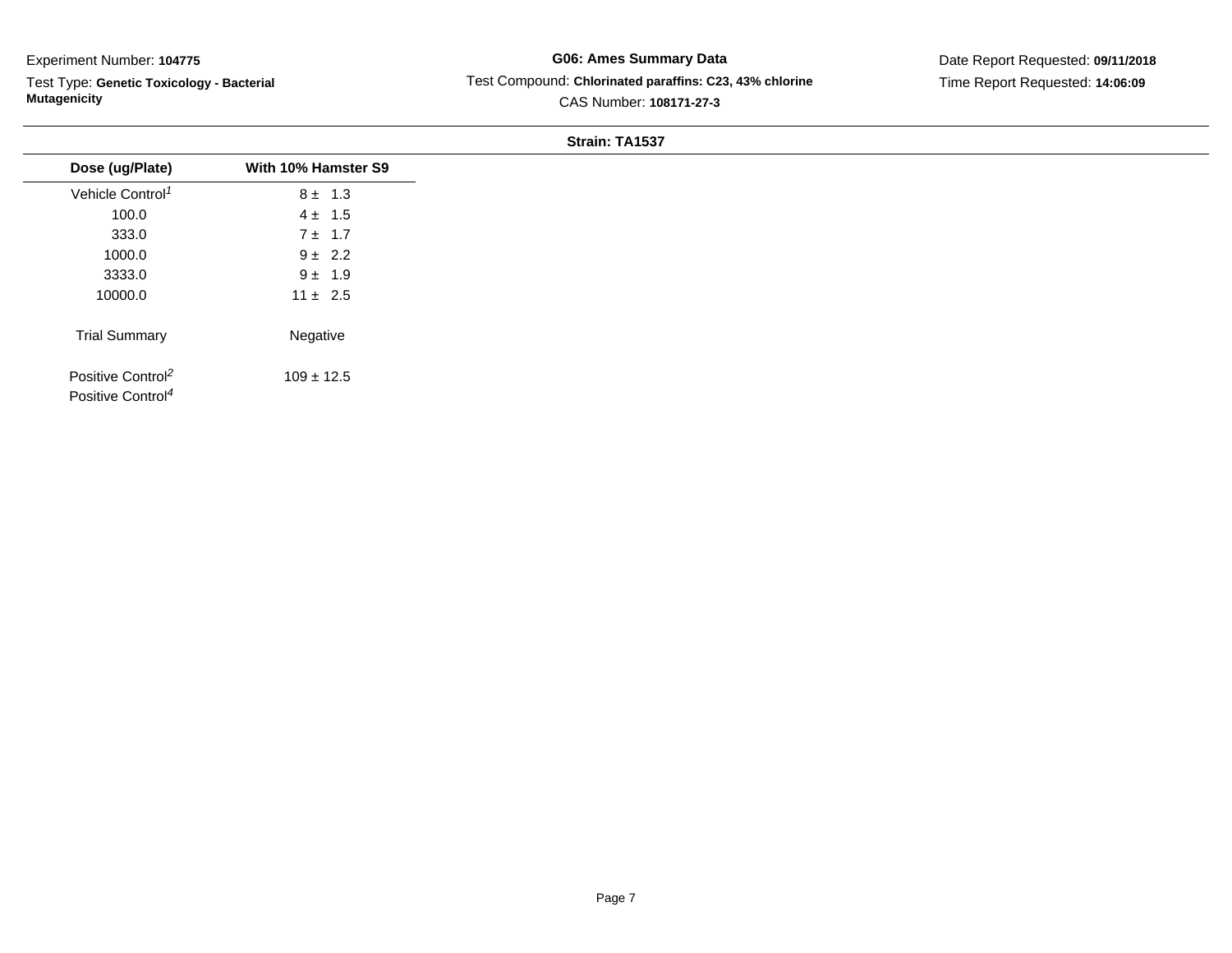Test Type: **Genetic Toxicology - BacterialMutagenicity**

# **G06: Ames Summary Data**Test Compound: **Chlorinated paraffins: C23, 43% chlorine**

CAS Number: **108171-27-3**

Date Report Requested: **09/11/2018**Time Report Requested: **14:06:09**

#### **Strain: TA98Dose (ug/Plate) Without S9 Without S9 With 10% Rat S9 With 10% Rat S9 With 10% Hamster S9** Vehicle Control<sup>1</sup>  $15 \pm 2.0$ 0  $18 \pm 2.4$   $16 \pm 0.9$   $19 \pm 2.2$   $20 \pm 0.7$ 100.00 11 ± 2.6 14 ± 0.9 28 ± 4.4 25 ± 4.4 15 ± 0.7 333.00 10 ± 0.7 15 ± 3.0 22 ± 2.6 22 ± 2.6 22 ± 2.6 14 ± 1.8 1000.00 14 ± 1.8 15 ± 1.9 12 ± 0.7 17 ± 1.8 21 ± 2.0 3333.00 10 ± 0.3 15 ± 2.5 14 ± 1.8 20 ± 2.6 19 ± 1.8 10000.00  $13 \pm 2.6$   $18 \pm 1.7$   $20 \pm 2.3$   $18 \pm 3.2$   $18 \pm 1.2$ Trial Summary Negativee **Negative Regative** Negative Negative Negative Regative Negative Positive Control<sup>2</sup>  $405 \pm 7.1$  $537 \pm 39.7$  1551  $\pm 48.2$ Positive Control<sup>5</sup>  $280 \pm 6.1$  $496 \pm 54.4$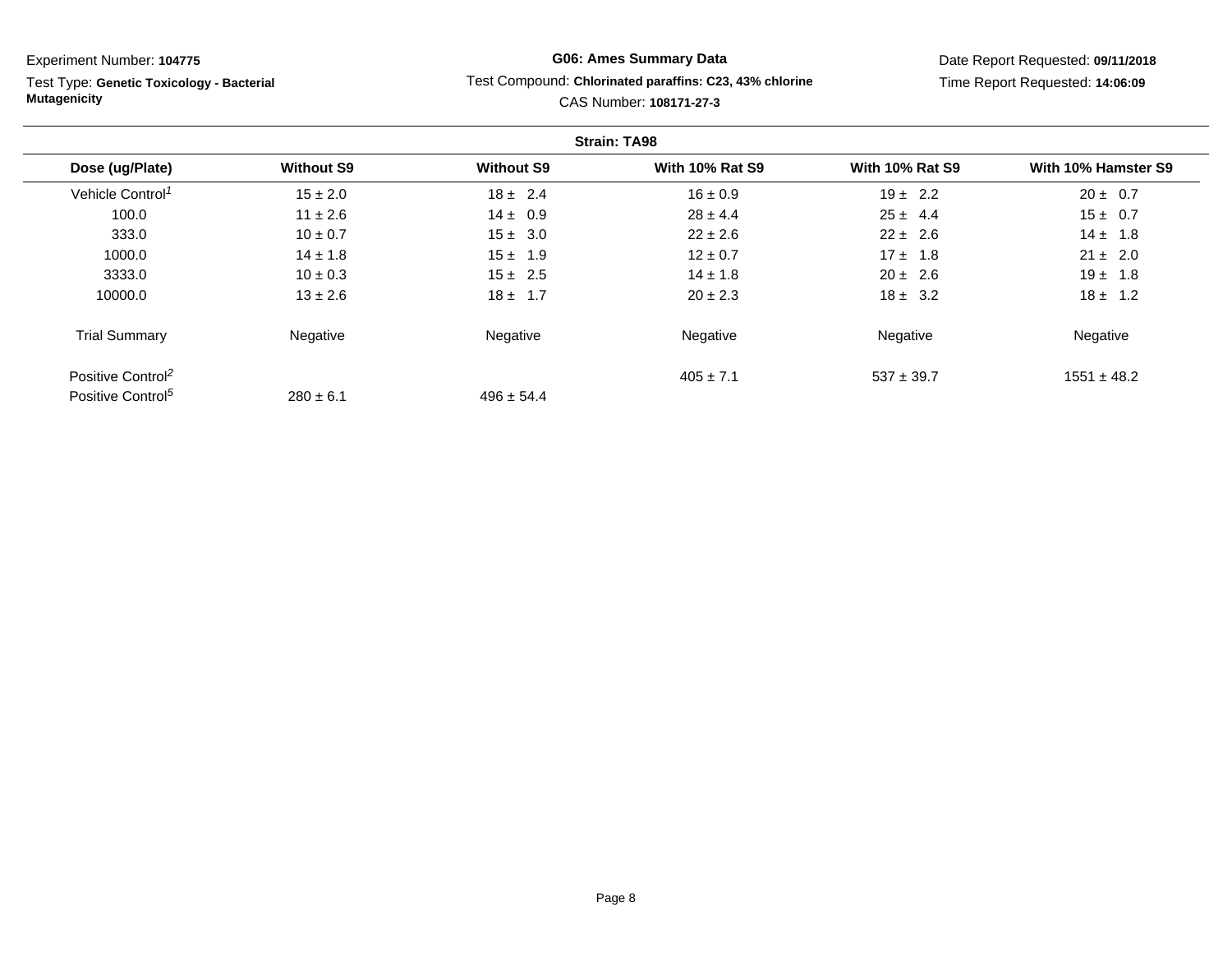Test Type: **Genetic Toxicology - Bacterial Mutagenicity**

**G06: Ames Summary Data** Test Compound: **Chlorinated paraffins: C23, 43% chlorine**CAS Number: **108171-27-3**

Date Report Requested: **09/11/2018**Time Report Requested: **14:06:09**

| Dose (ug/Plate)               | With 10% Hamster S9 |  |
|-------------------------------|---------------------|--|
| Vehicle Control <sup>1</sup>  | $24 \pm 2.3$        |  |
| 100.0                         | $24 \pm 3.0$        |  |
| 333.0                         | $23 \pm 2.8$        |  |
| 1000.0                        | $21 \pm 3.5$        |  |
| 3333.0                        | $24 \pm 1.8$        |  |
| 10000.0                       | $25 \pm 1.8$        |  |
| <b>Trial Summary</b>          | Negative            |  |
| Positive Control <sup>2</sup> | $1654 \pm 114.7$    |  |
| Positive Control <sup>5</sup> |                     |  |
|                               |                     |  |